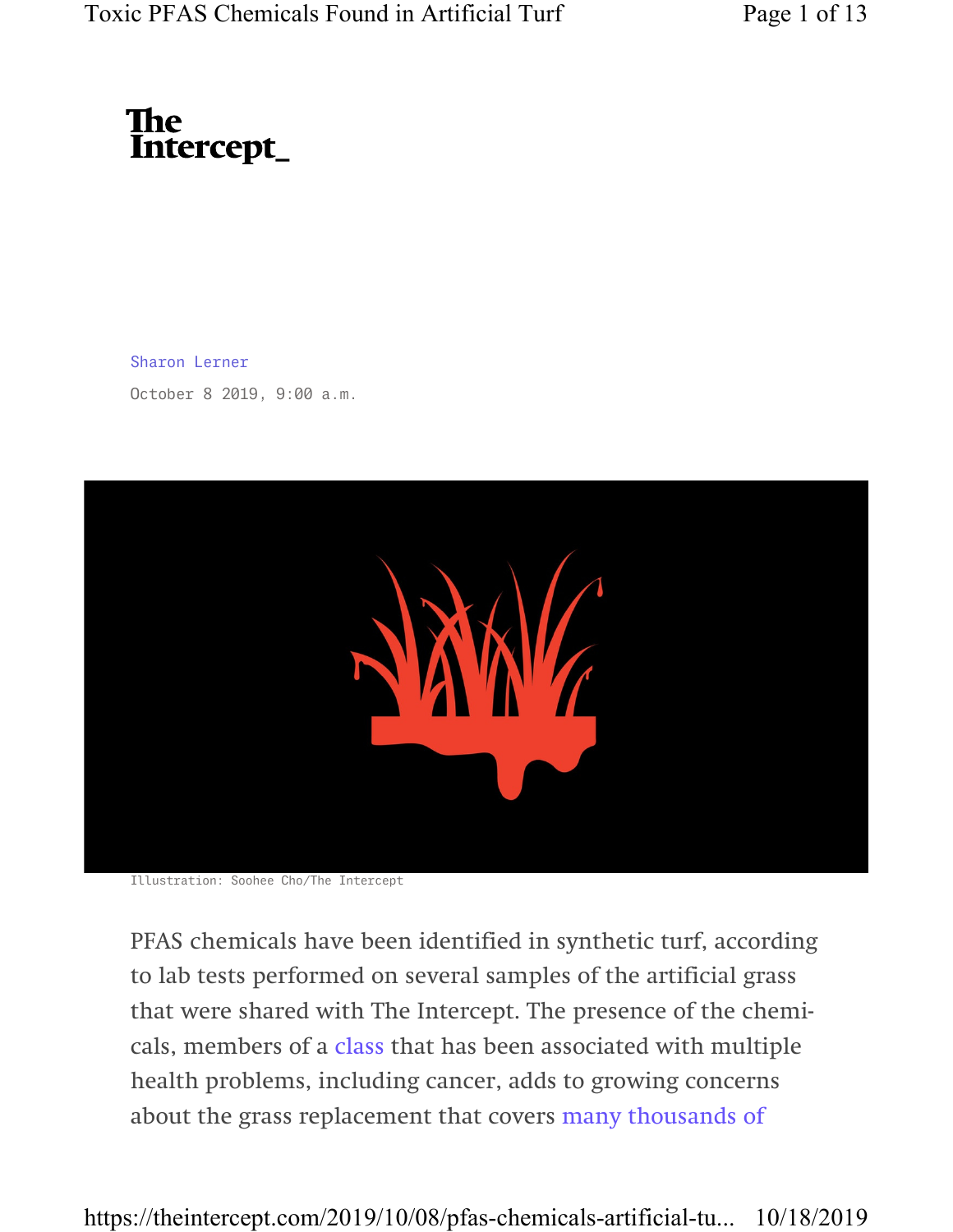acres in parks, schools, professional sports stadiums, and practice fields around the U.S.

In one set of tests, the PFAS chemicals were detected in the plastic backing of two samples of the turf. In another, in which the "blades" of the artificial grass were analyzed, scientists measured significant levels of fluorine, which is seen as an indication of the presence of the chemicals.

"We're seeing unexplained levels of fluorine-based compounds in all of the eight samples of turf grass blades we've looked at," says Jeff Gearhart of the Ecology Center, a nonprofit environmental research group based in Michigan that tested the turf blades. The samples of the blades that tested positive for fluorine were made by two different companies, Shaw Industries and Turf Factory Direct.

Neither Turf Factory Direct nor Shaw Industries responded to requests for comment for this story.

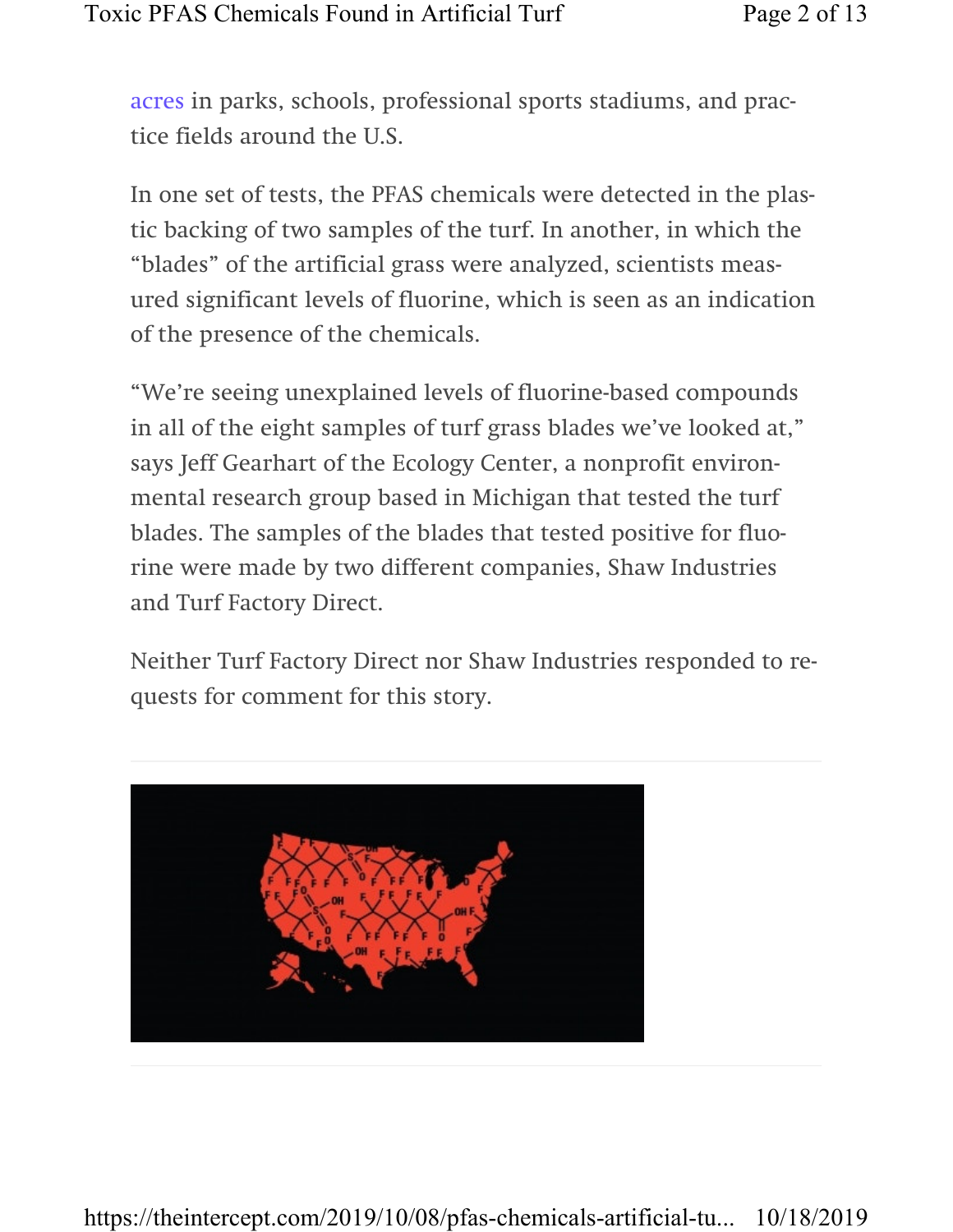PFAS chemicals are used widely to help with the molding and extrusions of plastic, according to a 2005 paper from the Journal of Vinyl and Additive Technology. The latest version of the synthetic turf, which is prized for its durability, is made with plastic polymers that are molded into the shape of grass blades when in molten form.

"When you extrude plastic, it's like a cookie cutter," explained Graham Peaslee, a professor of nuclear physics at the University of Notre Dame who has spent the last five years studying PFAS compounds. Without the PFAS, the rigid plastic used to make the turf durable clogged up the extruding machines that make the turf. "So they added fluorochemicals and now it runs through the extruders just fine." While other chemicals can also ease the turf-making process, "the fluorinated ones work the best," said Peaslee, who likened the PFAS in turf to "chemical hitchhikers" that are left over from the processing rather than used as ingredients.

The Synthetic Turf Council did not respond to specific questions about the presence of PFAS in turf. In an emailed response to questions from The Intercept, Dan Bond, president and chief executive officer of the Synthetic Turf Council, wrote that "STC members are at the forefront of technology that continuously improves the durability, performance and end of life uses of synthetic turf systems."

### Crumb Rubber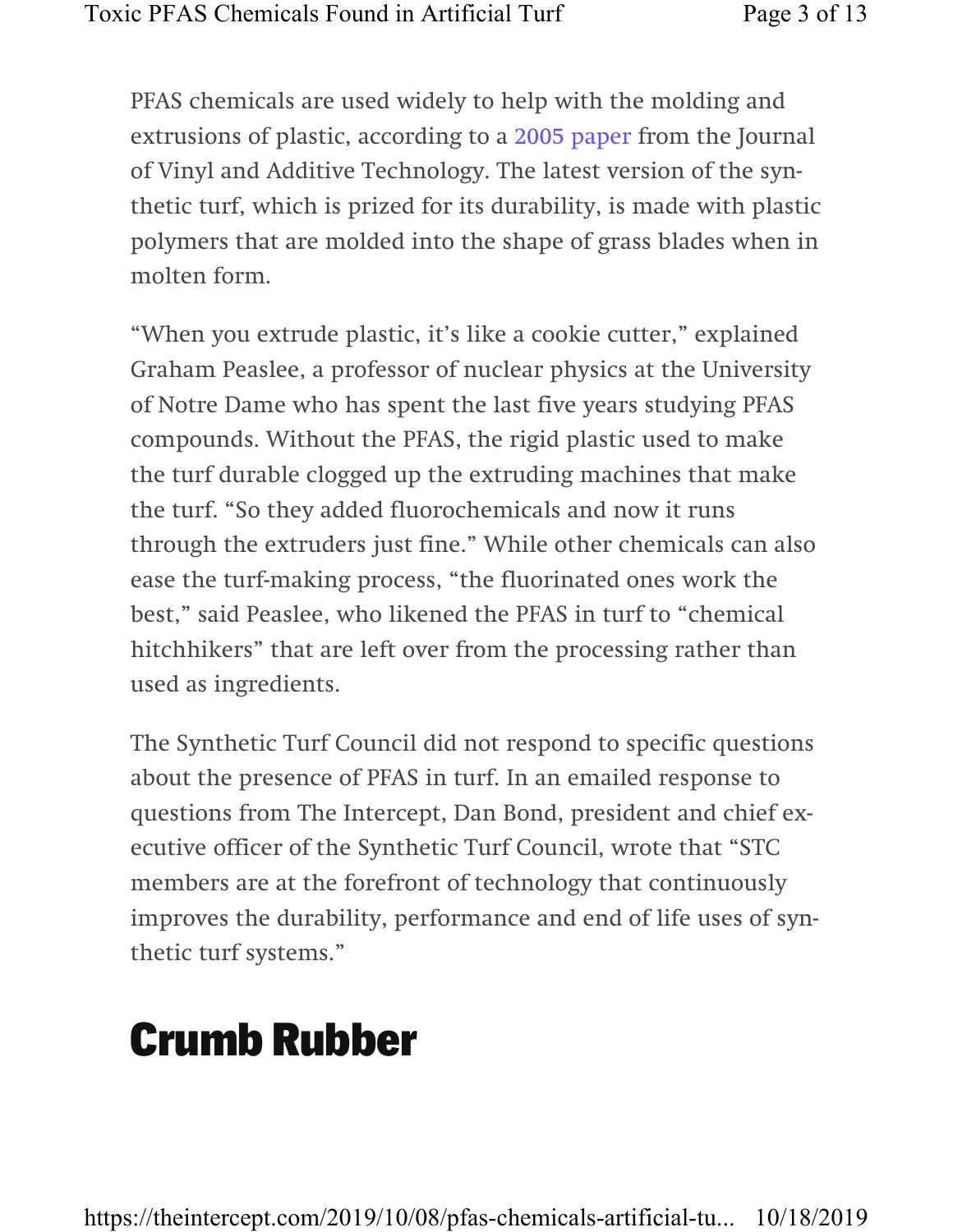Any threats posed by the PFAS in the blades and backing of turf add to questions that were already swirling about the crumb rubber sprinkled over it. In 2014, soccer coach Amy Griffin realized that an alarming number of goalkeepers had developed cancer after playing on turf fields and began tallying all the athletes she could find in the same situation. By January 2019, her list included 260 young football, baseball, lacrosse, and soccer players with cancer. Griffin has repeatedly called for more research. But so far, scientists have focused on the chemicals in the crumb rubber spread over turf and not on the other components of the plastic grass.

The first artificial turf, Monsanto's "Chemgrass," was rolled out in the Houston Astrodome in the 1960s. The prominent product placement served to not only help coin the best known brand name in fake fields — "AstroTurf" — it also launched the turf era, in which billions of dollars' worth of green plastic carpets have replaced much of the real grass that had naturally coated sports fields up to this point.

As its manufacturers have pointed out, turf eliminates the needs for watering, mowing, and pesticides  $-$  and the turf industry trade group, the Synthetic Turf Council, counts "a host of environmental benefits" among its selling points. The latest version of artificial turf is made of bright green plastic blades attached to a sod-like base. In order to make the blades stand up in a passable imitation of grass, most synthetic turf has, since the late 1990s, required some sort of "infill," usually crumb rubber made from shredded tires. The tiny bits of rubber are dumped on top of the blades and, according to the Synthetic Turf Council, give the turf "the look and playability of lush grass."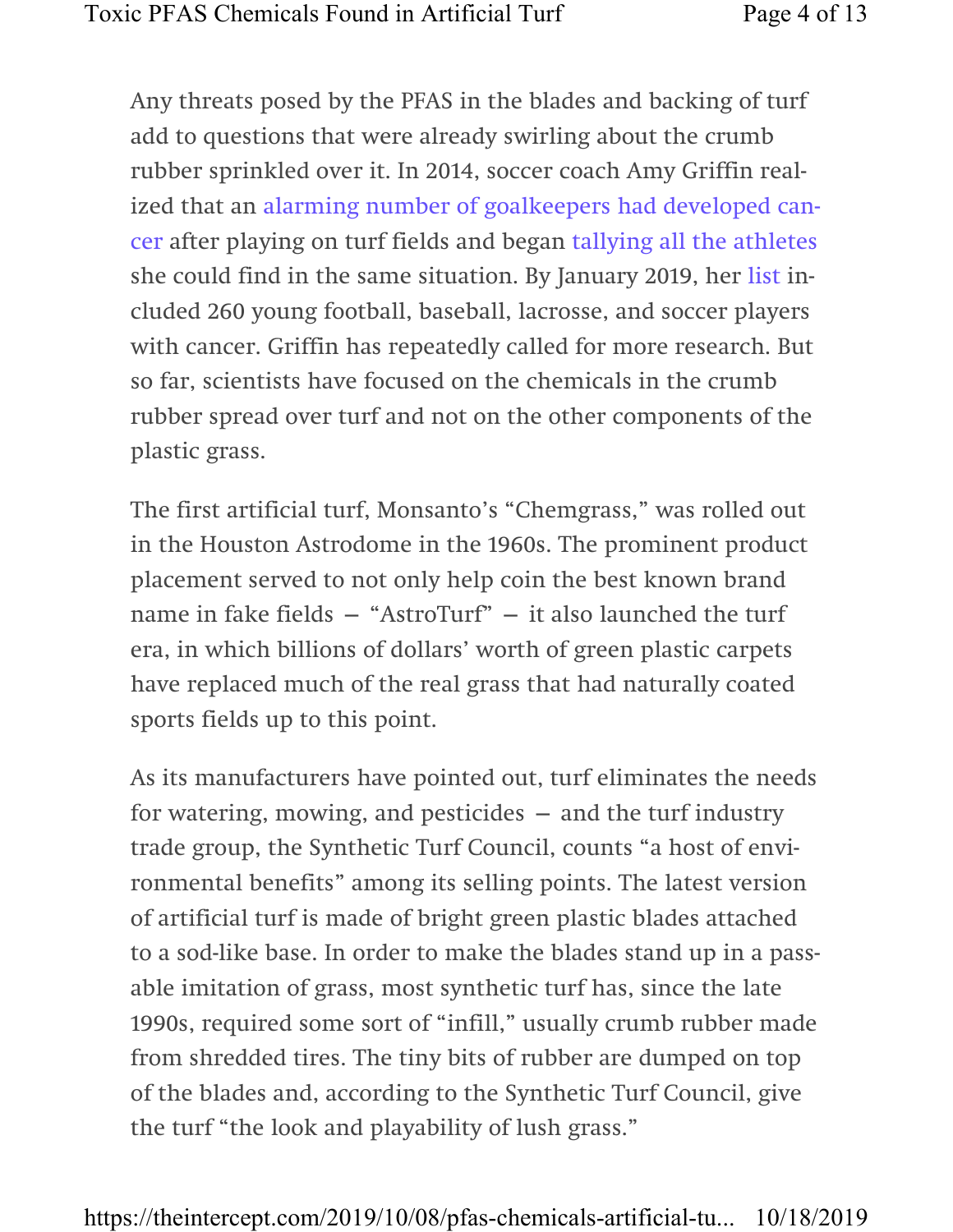

#### Related

EPA Allowed Companies to Make 40 New PFAS Chemicals Despite Serious Risks

But the mix of chemicals composing today's turf are decidedly not grass. The rubber, which is used in huge amounts (some 40,000 tires are shredded to cover a single artificial turf field), contains heavy metals and other chemicals shown to pose serious health risks. Environmental groups have taken issue with the health risks of turf. And the Children's Environmental Health Center of the Icahn School of Medicine at Mount Sinai deemed the fake grass so dangerous it called for a moratorium on new artificial fields in 2017.

In July, the Environmental Protection Agency and the Agency for Toxic Substances and Disease Registry issued the first of two reports on the recycled crumb rubber, which found dozens of metals and volatile and semi-volatile organic compounds in the black rubber specks. Several of these compounds — including cadmium, benzene, nickel, chromium, and arsenic — are known carcinogens.

The EPA cautioned that "risks cannot be inferred from the information and conclusions found in this study" and promised that a second study to be released at a later, unspecified date will look at the exposures and risks of people who play on these fields. Yet on a webpage about the study, the agency assures visitors that "while chemicals are present as expected in the tire crumb rubber, human exposure appears to be limited."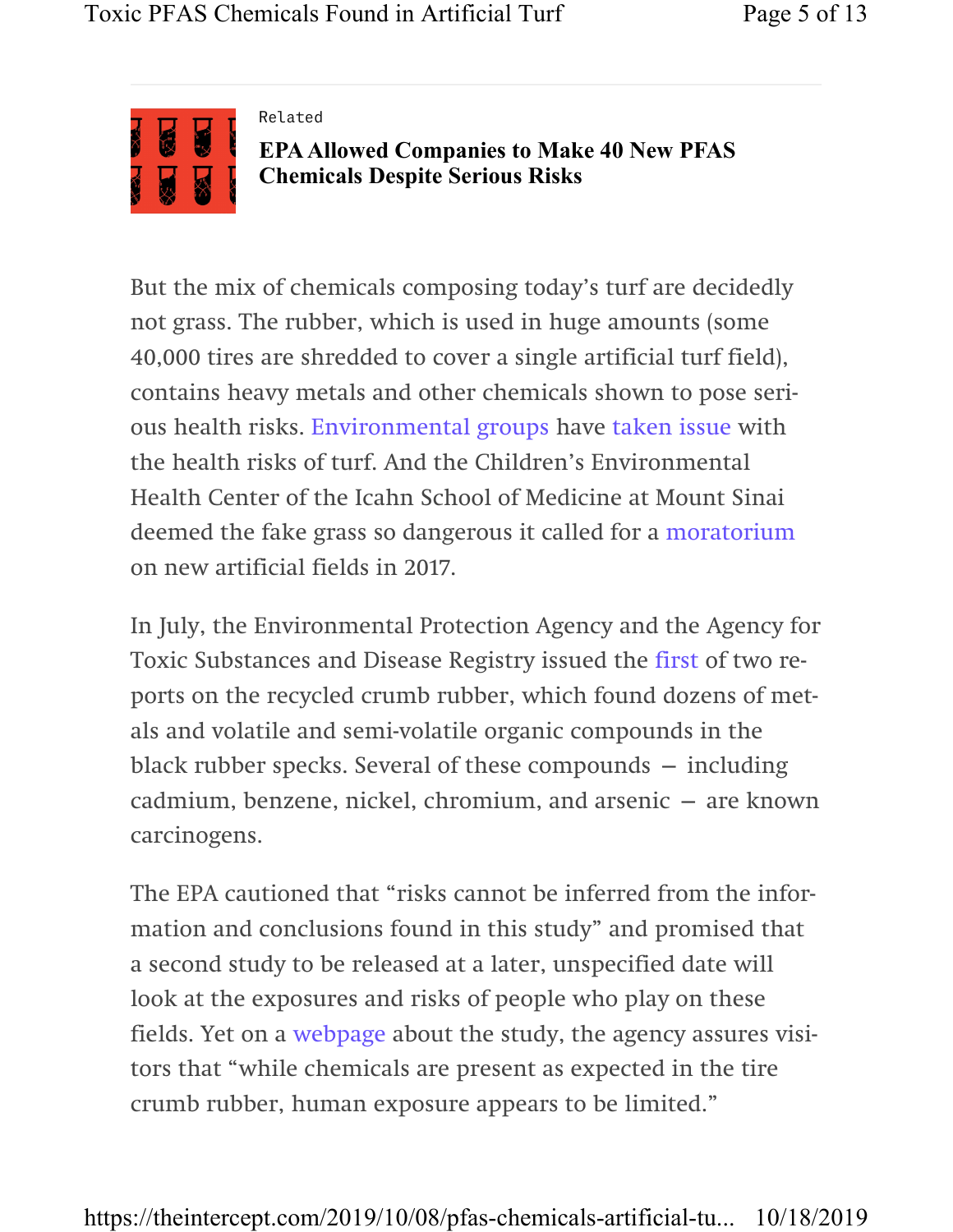The turf industry welcomed the EPA study as evidence that their product doesn't cause harm, but others criticized the agency's reassurances as premature. The environmental group Public Employees for Environmental Responsibility went so far as to call for the EPA to retract the July report. Kyla Bennett, PEER's science policy director, criticized the federal agency for not offering evidence for its characterization of the risk from turf as low and for failing to test the crumb rubber for more than half of the chemicals that have been associated with it.

The EPA is reviewing the PEER complaint, according to an agency spokesperson.

## Blades and Backing

Bennett was also extremely disappointed that the EPA investigated only the crumb rubber from the fields and not the plastic grass blades and the backing to which they're attached. So she decided to test them herself. This summer, Bennett and a friend went to a sports field near her home in Massachusetts while new turf was being installed. She secured two samples and sent one of the turf pieces to a lab to be analyzed for the presence of specific PFAS chemicals.

The tests on the turf came back positive for a short-chain PFAS chemical (known as 27619-97-2) that was the subject of risk reports sent to the EPA between 2007 and 2011. While there is little published about the health effects on this chemical, one of those reports, submitted by DuPont in 2009, noted that some rats died after being exposed to the compound. Another noted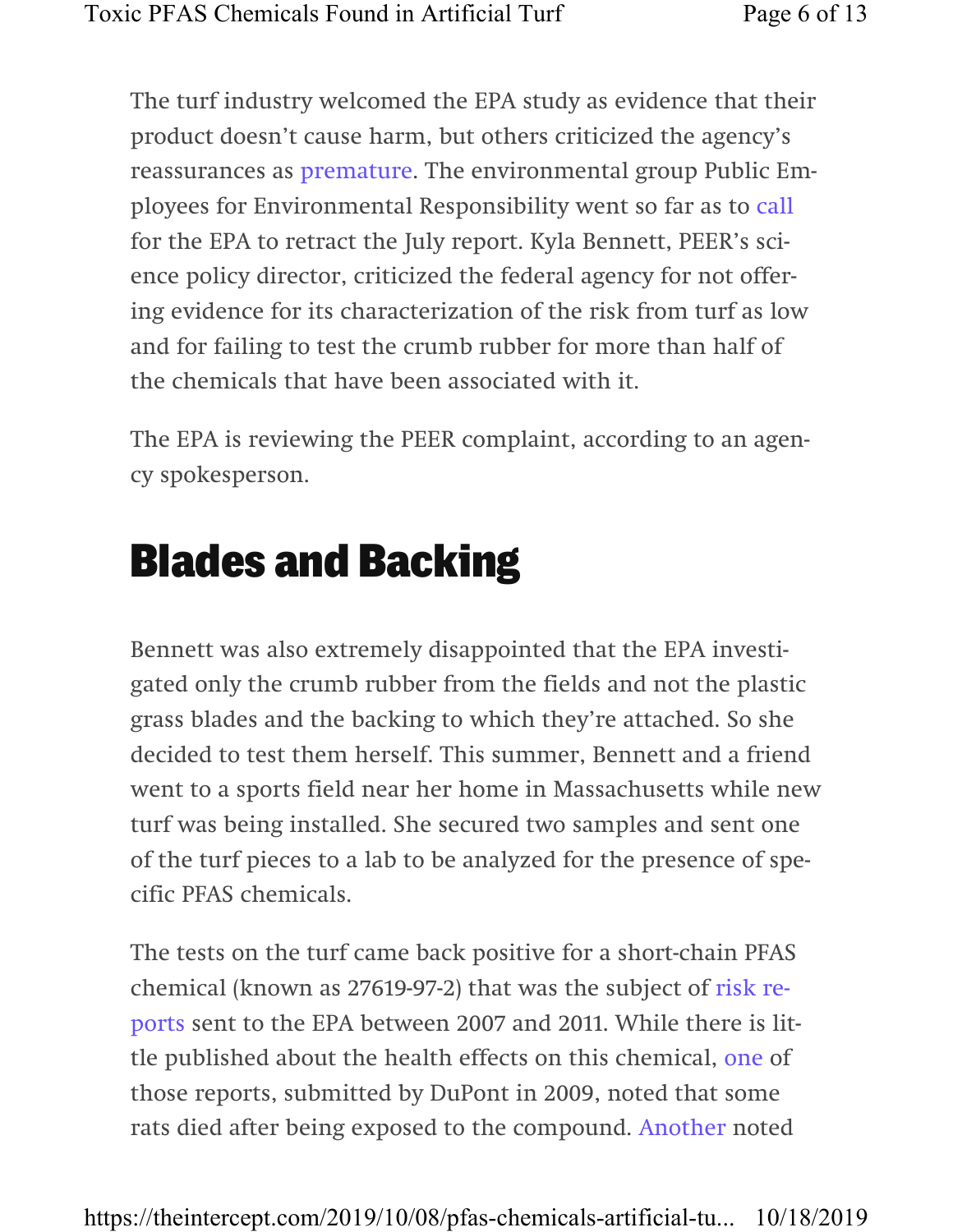that the chemical induced chromosomal aberrations in hamsters' ovary cells. Nevertheless, the chemical was approved for use and is produced in large quantities, according to EPA records.

Bennett sent the other turf piece to the Ecology Center, which found that PFAS were also in the blades of the turf. The center used a new method known as a "total fluorine" analysis. Using this technique, researchers can get a total signal for all of the PFAS that are present in products as opposed to just the 30 or so that they are now able to identify and test for individually.

The Ecology Center's Gearhart used the total fluorine test to determine that about half of the hundreds of commercial and residential carpeting samples it tested at the beginning of this year contained PFAS. And Peaslee of Notre Dame, who pioneered the total fluorine method, has used it to identify PFAS in food packaging, cosmetics, and in the protective gear worn by firefighters, at "thousands of times over the drinking water limit."

### Discarded Turf

Meanwhile Bennett found another source of turf she could test: 11 rolls of the used field covering that were sitting alongside some bags of crumb rubber a short walk from a field in Franklin, Massachusetts. New turf had been installed on the Franklin field in 2017, and the old turf had been sitting there ever since. So Bennett cut off a piece of the fraying, discarded turf and sent that for testing too. That sample came back positive for PFOS, a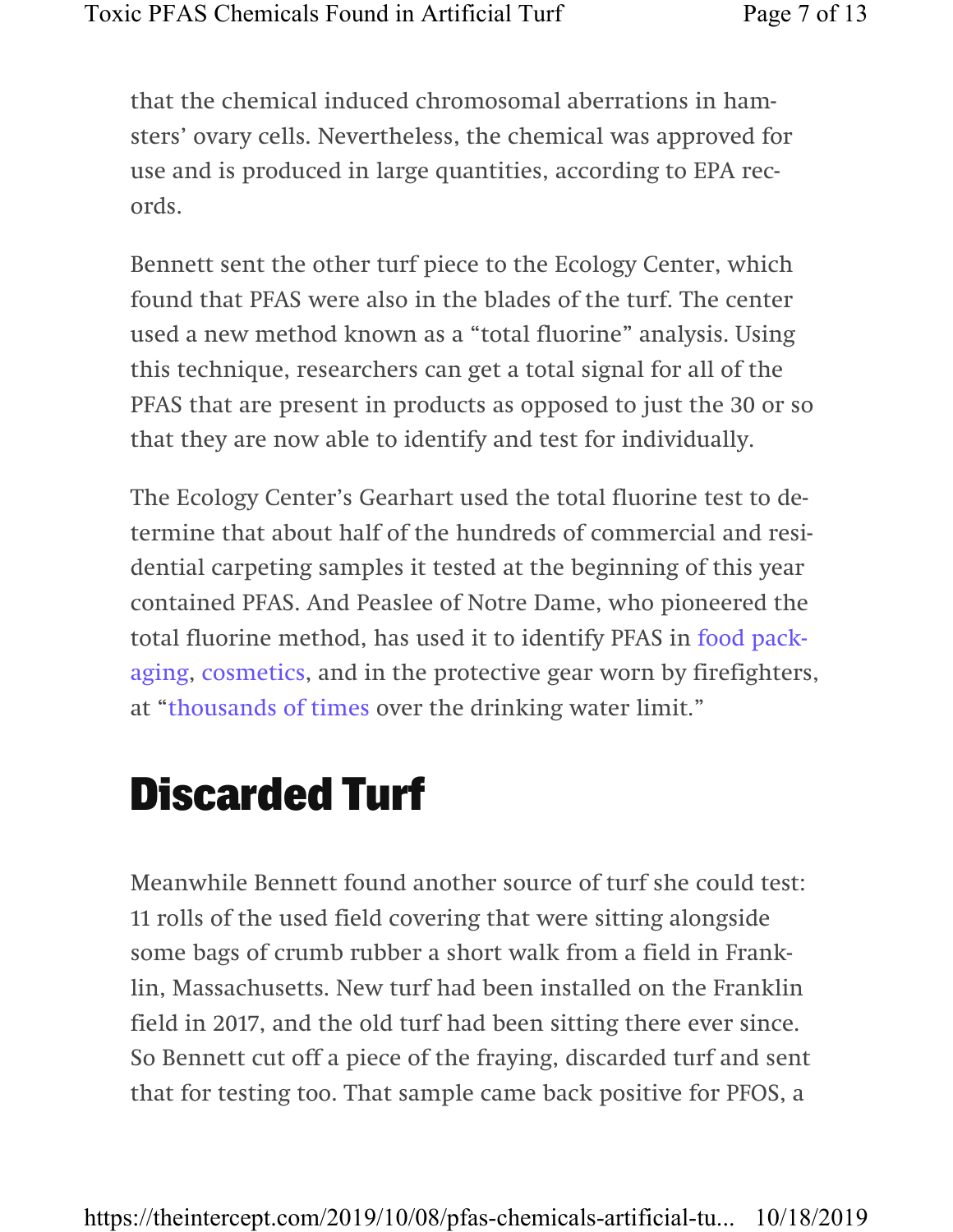chemical that is no longer in use but has been recognized as both a health threat and widespread water contaminant.

Bennett also collected water from a wetland just feet from the rolls of old turf and found that PFOS was in the water as well, suggesting another possible way that this and other PFAS chemicals may been getting into water.

Asked about the discarded turf and the presence of PFOS in both the turf and nearby water, Franklin town administrator Jamie Hellen said that he wasn't aware that turf contained any dangerous chemicals. Hellen also said that he hadn't known that the rolls of old turf had been left near the water. Days later, he sent a photo of the spot where the discarded turf had been, showing that the turf was no longer there. Bennett noticed the turf rolls stashed near some trees about a mile away from where it had last been dumped, though the bags of infill were no longer nearby.

In an email, Hellen also wrote, "The Town of Franklin has excellent fields that the community is very proud of and are very safe. The Town invests millions in taxpayer dollars into making our fields the best in the state, always trying to stay on the cutting edge of what technology offers and to have the safest fields for the public."

Franklin, Massachusetts, is hardly the only place struggling with the problem of how to discard turf once it's no longer in use. Turf eventually wears out  $-$  typically within about a decade of installation — and when it does, it needs to be replaced. Between 1,200 and 1,500 new turf fields are being installed across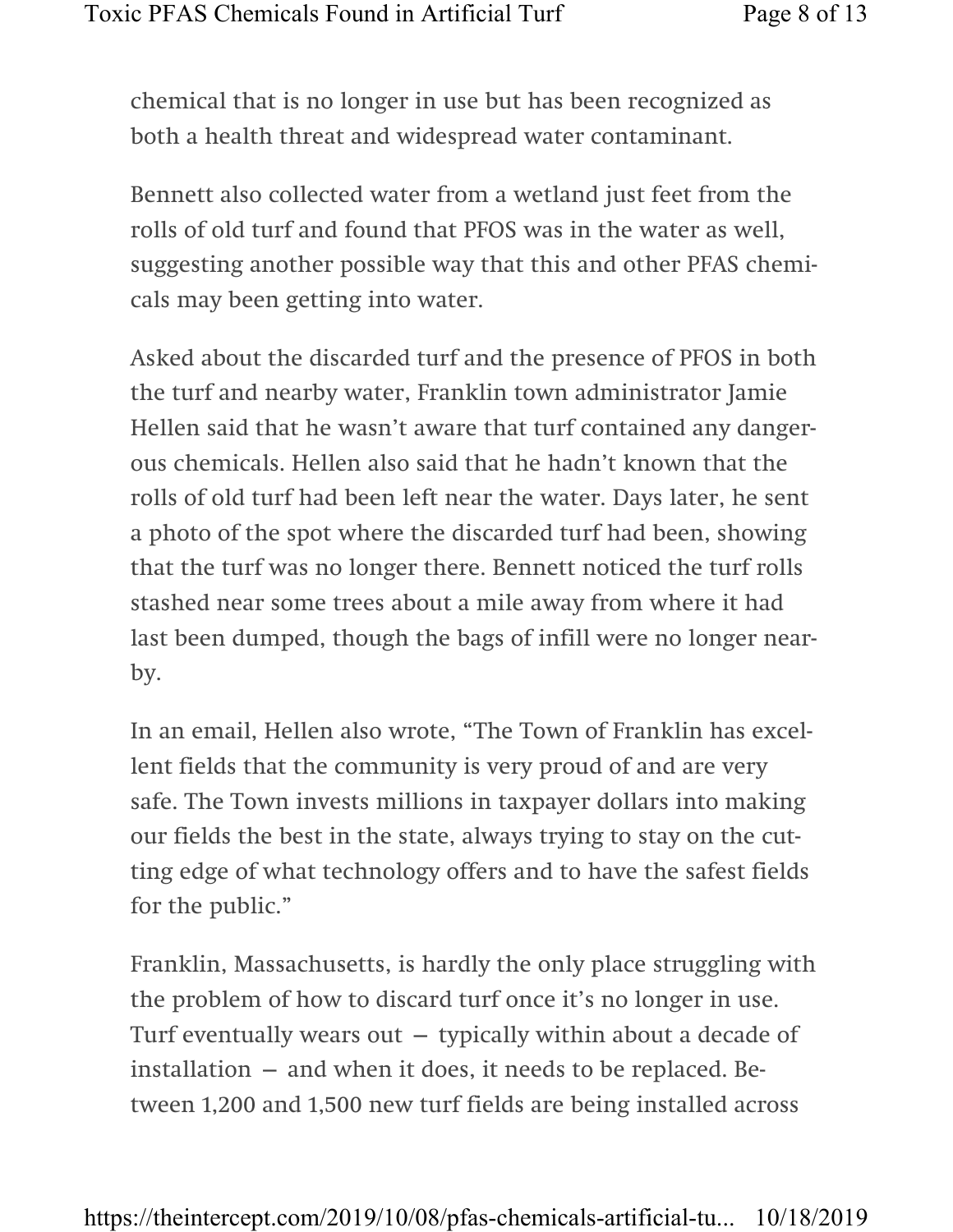the country each year, according to estimates from the Synthetic Turf Council.

The infill and turf for a single field can weigh 495,000 pounds, according to an estimate in recycling guidelines found on the Synthetic Turf Council's website. That document explains that "as with any recycle, reuse and recovery effort, the diversity of component materials may represent economic or technical challenges." It also notes that "the industry continues to research and identify the most economical and responsible way to process all turf components such as turf plastics, infill(s) and underlayment pads that need to be removed, recycled and reused."

Failures to dispose of used turf have recently grabbed public attention in Europe. The Dutch public television documentary program Zembla ran an investigative report showing that several companies falsely claimed to recycle turf and have instead stacked it in towering piles. And in Norway, after turf was found discarded in the woods near waterways in June, the minister of the environment said he was considering new rules to control and clean up the dumping of turf.

Although asked repeatedly, the Synthetic Turf Council did not provide the name of any facility currently able to recycle turf in the U.S. But at least one company listed on the trade group's website does claim to do so. Target Technologies International, Inc., which is based in British Columbia, offers "a one-of-a-kind solution to recycle 100% of your used artificial turf and turn it into useful post-consumer products keeping it from ending up in our landfills, vacant properties and warehouses," according the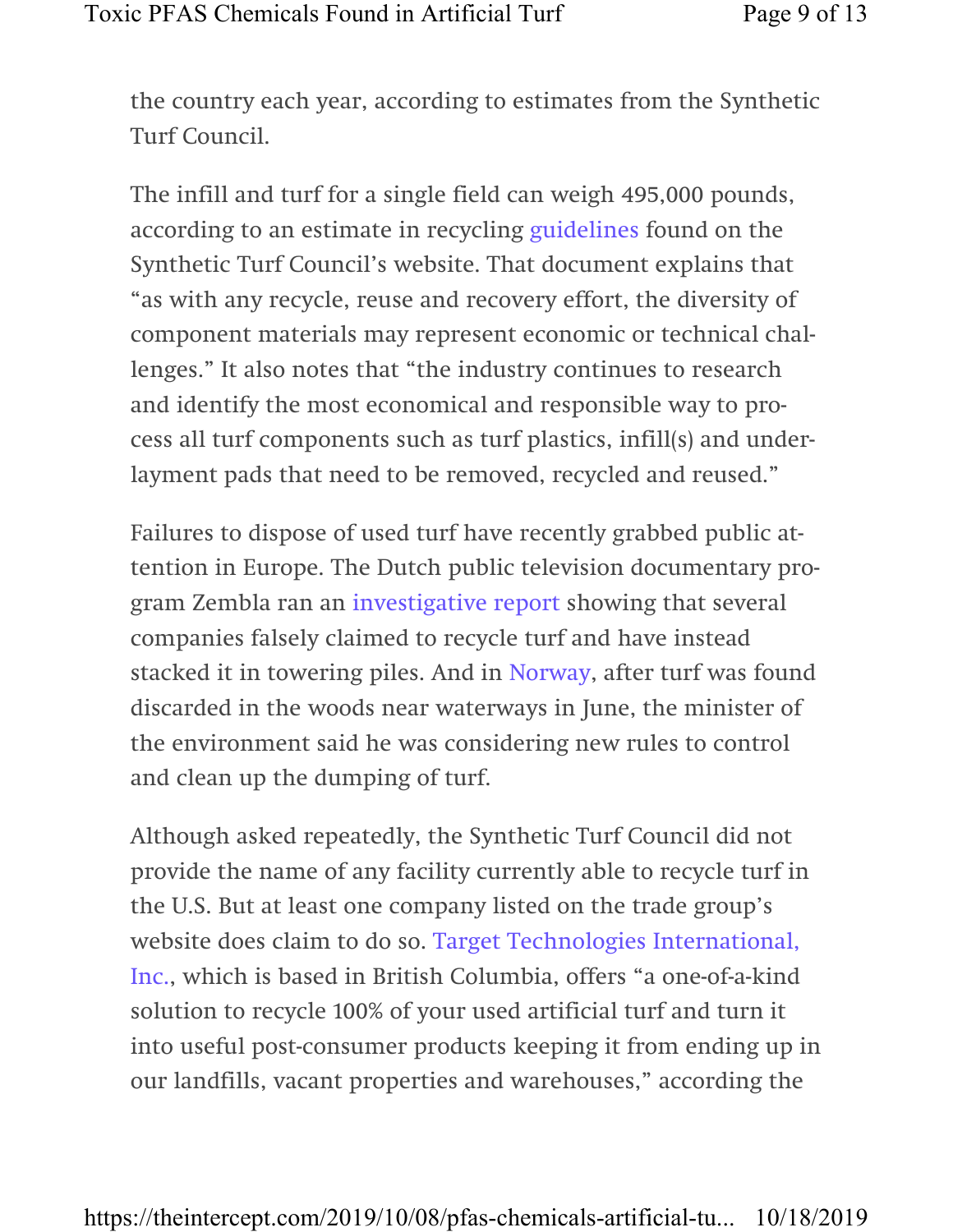copy found in the online buyers' guide and membership directory of the Synthetic Turf Council.

Asked about the company's ability to repurpose turf, Target Technologies International did not provide convincing evidence. Although a 2018 report from international soccer governing body FIFA on the environmental impact of turf fields noted that "a full 'closed-loop' process is yet to be developed," Nadia Minato, who answered the phone at the Target Technologies International, said that the company has recycled every bit of "maybe 75 fields" in the past five years by sending the turf to Malaysia, where it is made into "fence posts and different kinds of lumber."

When asked for details about where exactly in Malaysia the company sends the turf and what happens to it when it gets there, Minato replied that that information was "proprietary." She then supplied the email address and phone number of Thomas Lam, who she said handles the "leg work" for Target Technologies International's recycling in Malaysia. In an email sent by a third party, Lam responded to a question about how exactly the company is able to recycle 100 percent of turf with the statement, "This is one of our Trade Secrets." Asked for the location of the company's facility and any evidence that it actually recycles turf there, Lam responded that the plant is not open to the public and that "our recycled, marketable and environmentally safe, end product is a plastic fence post and they are available in the USA."

Join Our Newsletter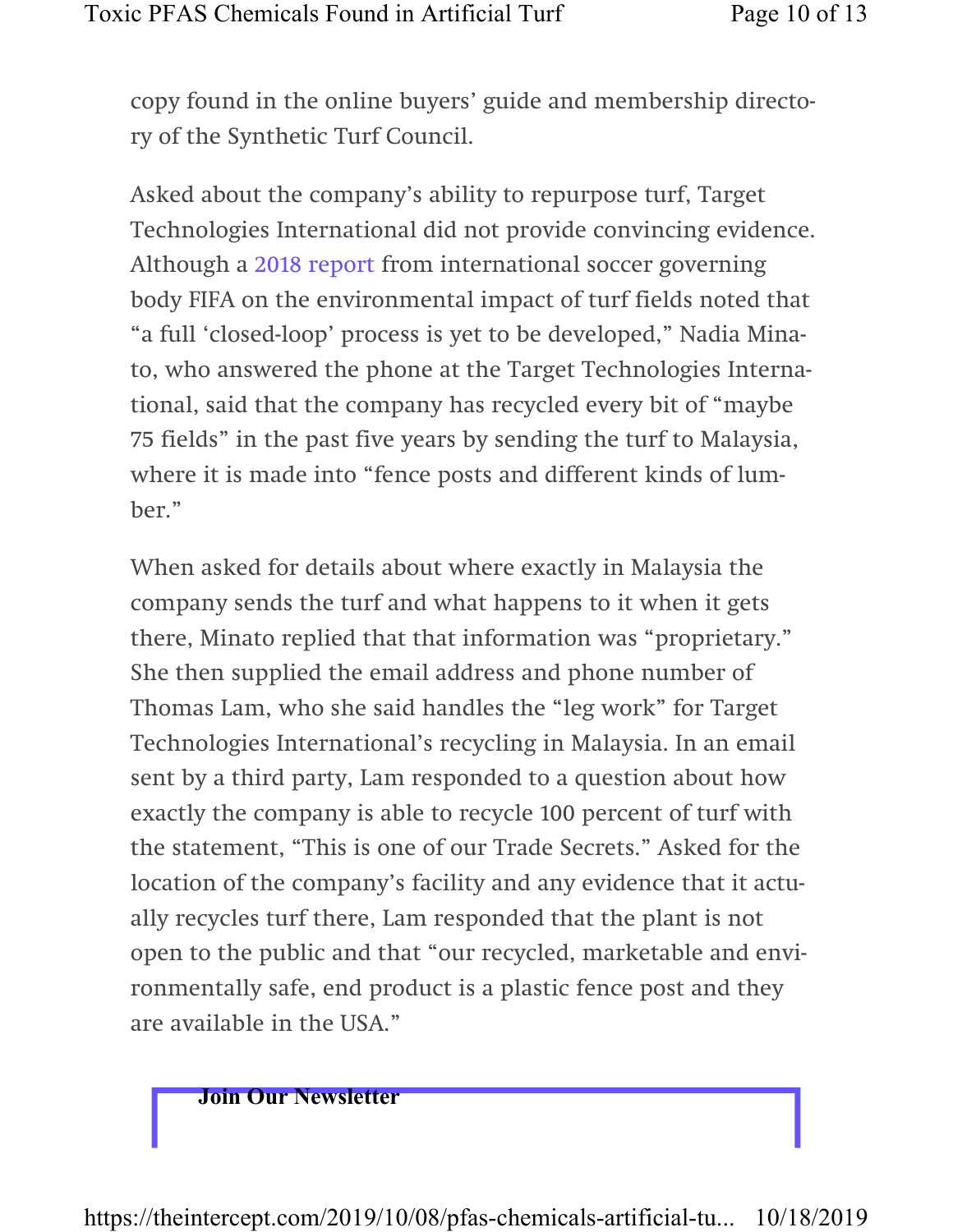Original reporting. Fearless journalism. Delivered to you. I'm in⟶

Whether on a field, dumped in the woods, or sitting in a facility awaiting the advent of effective recycling methods, turf almost certainly ultimately releases its PFAS chemicals, according to Peaslee.

"The question is: Does it come off? And I'm pretty convinced from my previous research on textiles that it does," he said. "When you expose the fibers to mechanical abrasion, some of these chemicals ooze from the fibers." For Peaslee, the discovery of PFAS in turf is a troubling indication that the chemicals are likely present in other products for which they were used as a processing aid. "Turf is only the tip of the iceberg. It's going to happen wherever they're using PFAS as an extrusion agent," said Peaslee, who expressed concern that widespread dumping of the turf in landfills and other places may result in water contamination.

For athletes and their parents, the presence of PFAS in turf may raise more immediate concerns about exposure to yet another group of troubling chemicals while playing on the fields. "We just don't know yet how this might affect people," said PEER's Bennett. For her, the unanswered questions about PFAS in turf and in the water near where it is dumped should be met with caution. "Synthetic turf is now causing a risk to everyone who drinks water," said Bennett, who thinks anyone planning to install turf fields should reconsider. "If there's a potential for risk," she said, "just don't do it."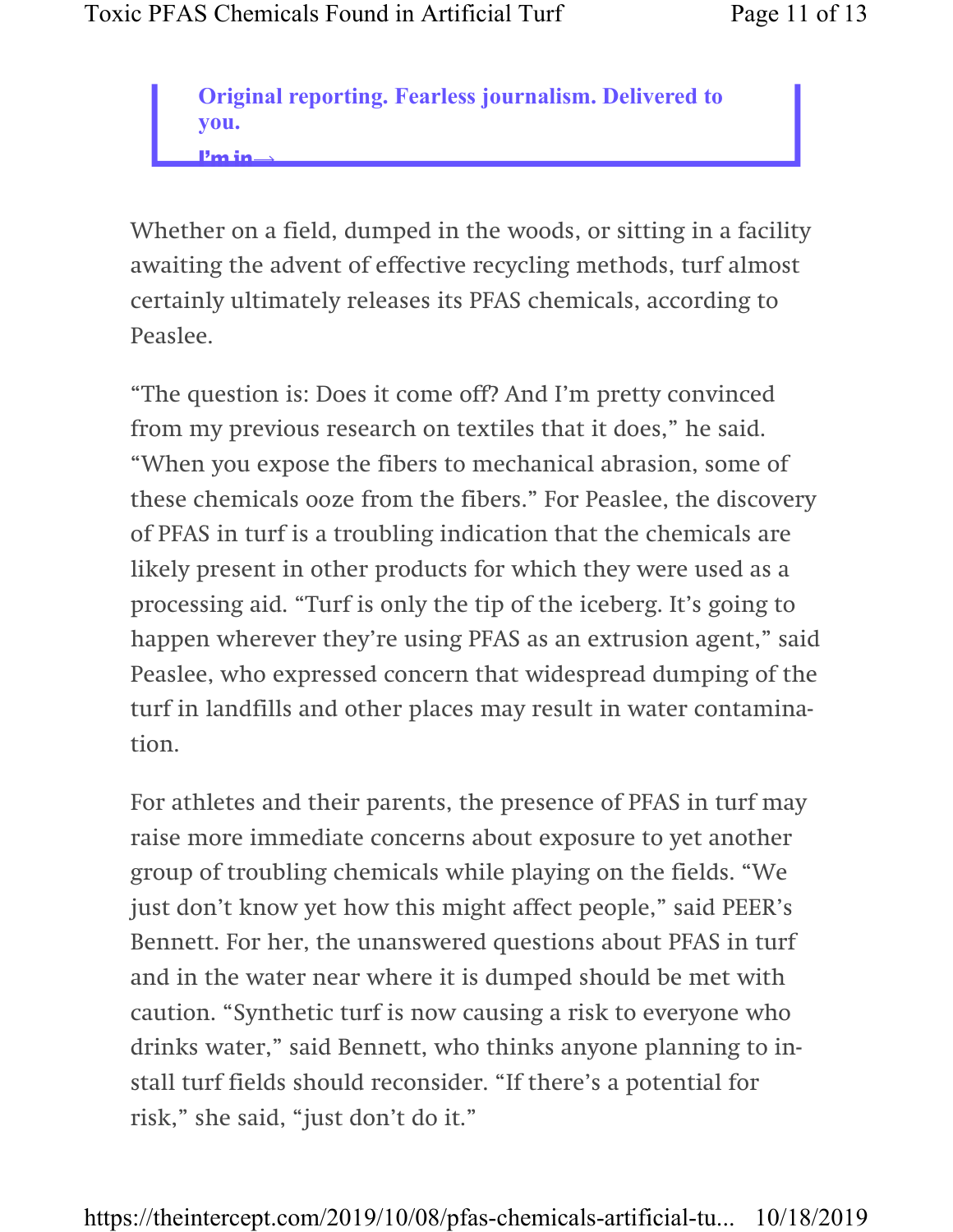**WAIT! BEFORE YOU GO** on about your day, ask yourself: How likely is it that the story you just read would have been produced by a different news outlet if The Intercept hadn't done it?

Consider what the world of media would look like without The Intercept. Who would hold party elites accountable to the values they proclaim to have? How many covert wars, miscarriages of justice, and dystopian technologies would remain hidden if our reporters weren't on the beat?

The kind of reporting we do is essential to democracy, but it is not easy, cheap, or profitable. The Intercept is an independent nonprofit news outlet. We don't have ads, so we depend on our members — 35,000 and counting — to help us hold the powerful to account. Joining is simple and doesn't need to cost a lot: You can become a sustaining member for as little as \$3 or \$5 a month. That's all it takes to support the journalism you rely on.

#### Become a Member  $\rightarrow$

#### RELATED



EPA Allowed Companies to Make 40 New PFAS Chemicals Despite Serious Risks



Industry Cites 3M Research on Cancer Patients Exposed to PFOA to Claim the Chemical Isn't So Bad